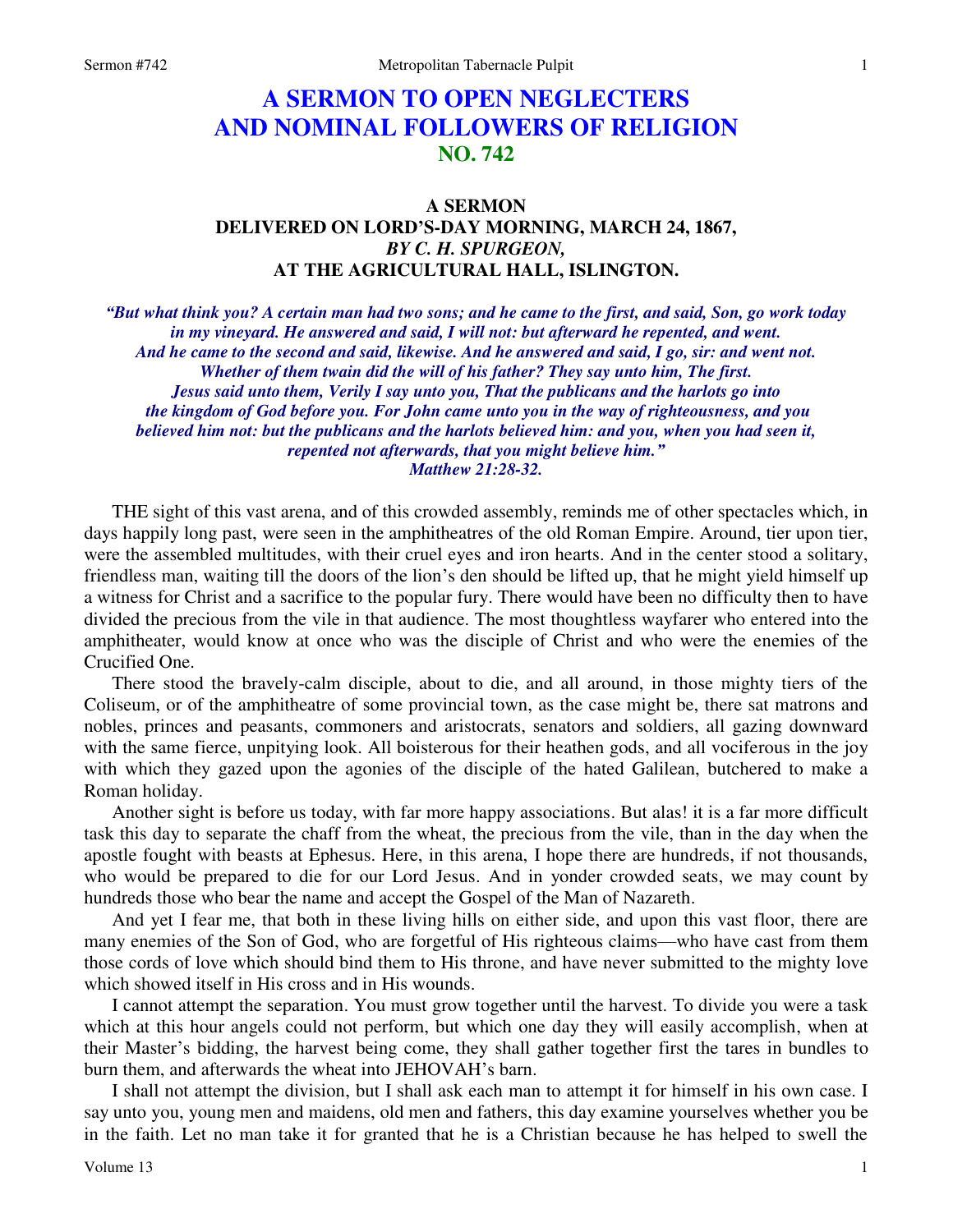numbers of a Christian assembly. Let no man judge his fellow, but let each man judge himself. To each one of you I say, with deepest earnestness, let a division be made by your conscience, and let your understandings separate between him that fears God and him that fears Him not.

 Though no man clothed in linen, with a writer's inkhorn by his side, shall go through the midst of you to set a mark upon the foreheads of the men that sigh and cry for all the abominations of this city, let conscience take the inkhorn and honestly make the mark, or leave the favored sign unmade, and let each man question himself this morning, "Am I on the Lord's side? Am I for Christ, or for His enemies? Do I gather with Him, or do I scatter abroad?"

"Divide! Divide!" they say in the House of Commons. Let us say the same in this great congregation this day. Political divisions are but trifles compared with the all-important distinction which I would have you consider. Divide as you will be divided to the right and to the left in the great day when Christ shall judge the world in righteousness. Divide as you will be divided when the bliss of heaven, or the woes of hell, shall be your everlasting portion.

 If the whole of us were thus divided into two camps, and we could say these have made a covenant with God by sacrifice, and those on the other hand are still enemies to God by wicked works, looking at the last class we might still feel it necessary by way of personal application to make a division among them. For although all unbelievers are alike unpardoned and unsaved, yet they are not alike in the circumstances of their case and the outward forms of their sins. Alike in being without Christ, they are still very varied in their mental and moral condition.

 I trust I was guided by the Spirit of God to my text this morning, for it is of such a character, that while it enables me to address the whole mass of the unconverted, it gives me a hopeful opportunity of getting at the conscience of each by dividing the great company of the unconverted into two distinct classes. O that for each tribe of unbelievers, there may be a blessing in store this day.

 First, we shall speak to *those who are avowedly disobedient to God. S*econdly, to those who are *deceptively submissive to Him.*

**I.** First, we have a word for THOSE WHO ARE AVOWEDLY DISOBEDIENT TO GOD.

 There are many such here. God has said to you as He says to all who hear the Gospel, "Son, go work today in my vineyard." And you have replied, perhaps honestly, but certainly very boldly, very unkindly, very unjustly, "I will not." You have made no bones about it, but given a refusal point-blank to the claims of your Creator. You have spoken your mind right out, not only in words, but in a more forcible and unmistakable manner, for actions speak far more loudly than words. You have said, over and over again, by your actions, "I will not serve God, or believe in His Son Jesus."

My dear friend, I am glad to see you here this morning, and trust that matters will change with you ere you leave this hall. But at present you have not yielded even an outward obedience to God, but in all ways have said, "I will not."

 *Practically* you have said, "I will not worship God, I will not attend a place of worship on Sunday it is a weariness intolerable to me. I shall not sing the praise of my Maker—I will not pretend to bless the God for whom I have no love. In public prayer I shall not join—I have no heart for it. I shall not make a pretense of repeating morning and nightly prayer in private—what is the good of it? I will not pray at all. I do not believe in its efficacy, and I will not be such a hypocrite as to follow a vain practice in which I have no belief whatever. As for what is called sin, I love it and will not give it up."

 You are proud of being called an honest man, for you acknowledge the claims of your fellow men upon you, but you scorn to be thought religious, for you do not admit the rights of your Maker. To the righteous requests of others you yield a cheerful obedience, but to the just and tender requests of God you give a plain and evident denial. As clearly as actions can speak, you say by your neglect of the Sabbath, by your disregard of prayer, by your never reading the Bible, by your perseverance in known sin, and by the whole course of your life, "I will not." Like Pharaoh, you have demanded, "Who is the Lord that I should obey his voice?" You are of the same mind as those of old who said, "It is vain to serve God, and what profit is there if we keep his ordinances?"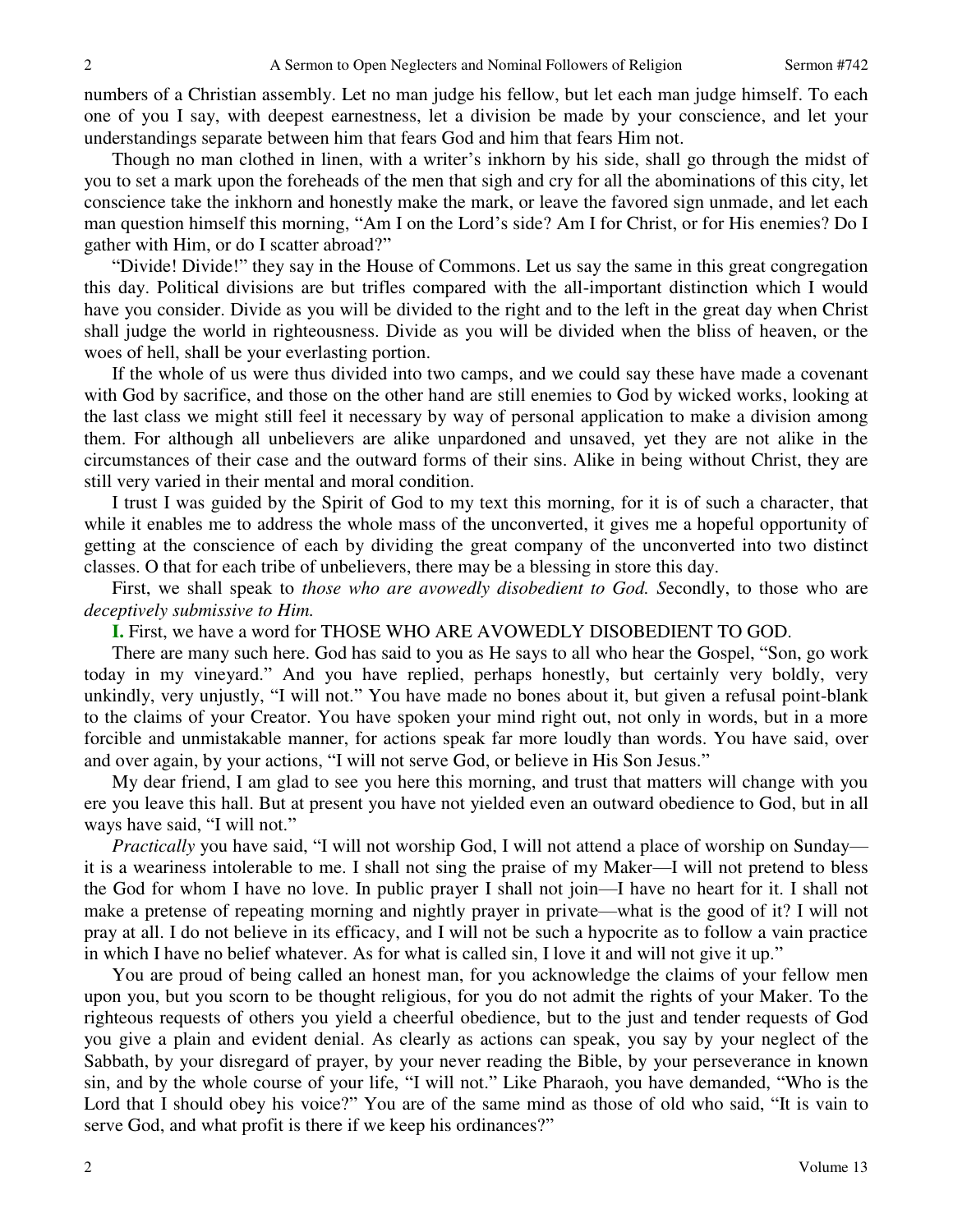Moreover, my friend, you have not as yet given an assent to the doctrines of God's Word. On the contrary, *intellectually* as well as practically, you go not at God's bidding. You have set up in your mind the idea that you must understand everything before you will believe it—an idea, let me tell you, which you will never be able to carry out, for you cannot understand your own existence. And there are ten thousand other things around you which you never can comprehend, but which you must believe or remain forever a gigantic fool.

 Still you cavil at this doctrine and that doctrine, railing at the Gospel system in general. And if you were asked at a working man's conference, why you did not go to a place of worship, you would perhaps say that you kept away from worship because you did not like this doctrine or that. Let me say on my own account, that as far as I am personally concerned, it is a very small consideration to me whether you like my doctrine or do not. For your own sake I am anxious above measure that you should believe the truth as it is in Jesus. But while you live in sin, your dislike of a doctrine will very probably only make me feel the more sure of its truth, and lead me to preach it with more confidence and vehemence.

 Think you that we are to learn God's truth from the likes or dislikes of those who refuse to worship Him, and want an excuse for their sins? O unconverted men and women, it is very long before we shall come to you to learn what you would have us preach, and when we fall so low as to do that, you yourselves will despise us. What! Shall the physician ask his patient what kind of medicine he would wish to have prescribed? Then the man needs no physician, he can prescribe for himself. Show the doctor out at the back door directly. What is the use of such a physician?

 Of what service is a minister who will cater to depraved tastes and sinful appetites, and say, "How would you like me to preach to you? What smooth things shall I offer you?" Ah souls! we have some higher end to be served than merely pleasing you. We would save you by distasteful truths, for honeyed lies will ruin you. That teaching which the carnal mind most delights in, is the most deadly and delusive. With many of you, your beliefs, and tastes, and likes must be changed, or else you will never enter heaven. I admit that in a measure I like your honesty in having said outright, "I will not serve God." But it is an honesty which makes me shudder, for it betrays a heart hard as the nether millstone.

 Again, you have said, "I will not serve God," and up to this time it is very possible that you have never been in the humor to repent of having said it, for the ways of sin are sweet to you, and your heart is fixed in its rebellion. You have never felt that conviction of sin which the Holy Spirit has wrought in some of us. If you had felt it, you would soon have been shaken out of your "I will not." If God's power of grace, of which thousands of us bear witness that it is as real a power as that which guides the stars or wings the wind—if God's almighty grace should once get a hold of you, you would no longer say, "I do not believe this or that," for, as tremblingly as any of those whom you now despise, you would cry out, "What must I do to be saved?"

 Up till now you have never felt that power, and therefore I cannot wonder that you do not acknowledge it, although the testimony of honest witnesses ought to have some weight with you. You are practically, intellectually, and avowedly not a Christian. You have never deceived yourself and others by making a profession which you do not honor, but you have gone on in your own chosen path, saying with more or less resolution, in answer to every call of the Gospel, "I will not."

We said just now that the answer of the son to his father as recorded in our text was very plain. It was not, however, very genuine, or such as his father might have expected. His father said, "Son, go work today in my vineyard," and the son rudely said, "I will not, that is flat," and without another word of apology or reason went his way. This is not quite as it should be, is it? Even so, my friend, you may have been too hasty and so have been unjust. Is it not very possible you have denied to God and to His Gospel the respect which both really deserve? You have spoken very plainly, but at the same time very thoughtlessly, very harshly to the God who has deserved better things of you.

 Have you ever given the claims of the Lord Jesus a fair consideration? Have you not dismissed the Gospel with a sneer quite unworthy of you? Have you not been afraid to look the matters between God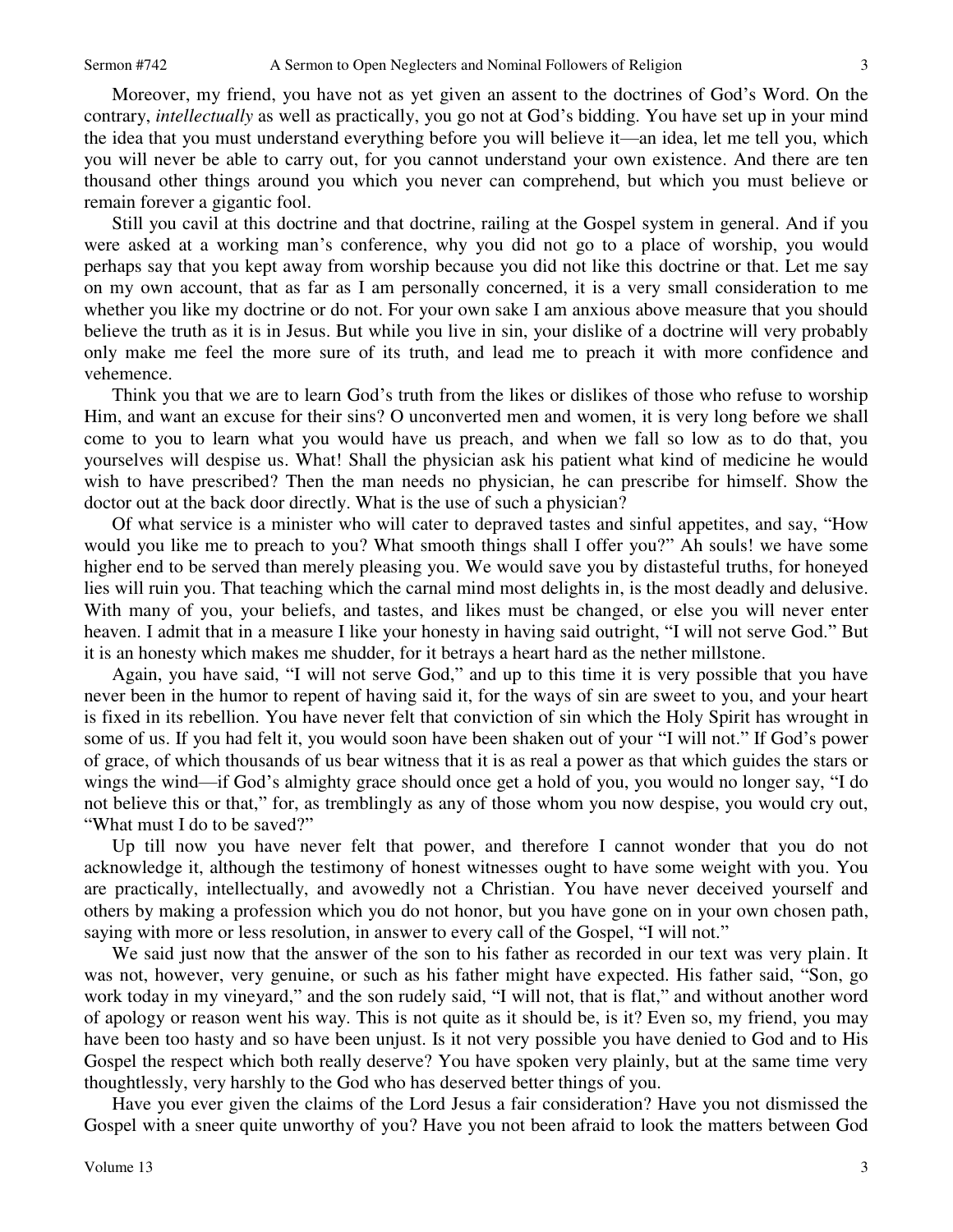and your soul squarely in the face? I believe it to be the case of hundreds here. I know it to be the case of thousands and tens of thousands in London. They have put their foot down, and they have said, "None of your religion for me! I have made up my mind and I will never alter. I hate it and will not listen to it."

 Does no small voice within ever tell them that this is not fair to themselves or to God? Is the matter so easily to be decided? Suppose it should turn out that the religion of Jesus is true*—*what then? What will be the lot of those who despised Him? My hearer, the religion of Jesus is true, and I have proved its truth in my own case. Do, I pray you, consider it, and do not trifle away your immortal soul. Thus says the Lord, "Consider your ways."

 It is now time for me to tell the openly ungodly what is his real state. You have been more than a little proud of your honesty. And looking down upon certain professors of religion you have said, "Ah! I make no such pretences as they do, I am honest, I am." Friend, you cannot have a greater abhorrence of hypocrites than I have. If you can find a fair chance of laughing at them, pray do so. If by any means you can stick pins into their wind bags, and let the gas of their profession out, pray do so. I try to do a little of it in my way, do you do the same! You and I are agreed in this, I hope, in heartily hating anything like sham and falsehood.

 But if you begin to hold your head up, and think yourself so very superior because you make no profession, I must take you down a little by reminding you that it is no credit to a thief that he makes no profession of being honest, and it is not thought to be exceedingly honorable to a man that he makes no profession of speaking the truth. For the fact is, that a man who does not profess to be honest is a professed thief, and he who does not claim to speak the truth is an acknowledged liar. Thus in escaping one horn you are thrown upon another, you miss the rock but run upon the quicksand. You are a confessed and avowed neglecter of God, a professed despiser of the great salvation, an acknowledged disbeliever in the Christ of God.

 When our government at any time arrests persons suspected of Fenianism [a member of a secret revolutionary organization in the United States and Ireland in the mid-19<sup>th</sup> century, dedicated to the overthrow of British rule in Ireland], they have no difficulty about those gentlemen who glory in wearing the green uniform and flaunting the big feather. "Come along," says the constable, "you are the man, for you wear the regimentals of a rebel."

 Even so when the angel of justice arrests the enemies of the Lord, he will have no difficulty in accusing and arresting you, for, laying his hand upon your shoulder, he will say, "You wear the regimentals of an enemy of God. You plainly, and unblushingly, acknowledge that you do not fear God nor trust in His salvation." No witnesses need be called concerning you at the last great day. You will stand up, not quite so bravely as you do today, for, when the heavens are on a blaze and the earth is rocking to and fro, and the great white cloud fills the field of vision, and the eyes of the great Judge shall burn like lamps of fire, you will put on a different manner and a different carriage from that which you maintain before a poor preacher of the Gospel. Ah! my ungodly hearer, with such a case as yours there shall be no need to judge, for out of your own mouth shall you be condemned.

 Yet I came not here to tell you of your sins only, but to help you to escape from them. It is necessary that this much should be said, but we now turn to something far more pleasant. I am in hopes this day that some of you will listen to that little word in the text, *"afterward."* He said, "I will not; but *afterward* he repented, and went." It is a long lane which has no turning, let us trust that we have come to the turning now.

 There is space left you for repentance. Though you may have been a drunkard, or a swearer, or unchaste, the die is not yet cast, a change is yet possible. May God grant that you may have reached the time when it shall be said of you, "Afterward he repented. He changed his mind. He believed upon Jesus, and obeyed the Word of the Lord, and went." Perhaps the son in the parable thought a little more calmly about it. He said to himself, "I will consider the matter, second thoughts are often best. I growled at my good father and gave him a sharp answer, and I saw the tear standing in the good man's eye. I am sorry I grieved him. The thought of grieving him makes me change my mind. I said 'No' to him," said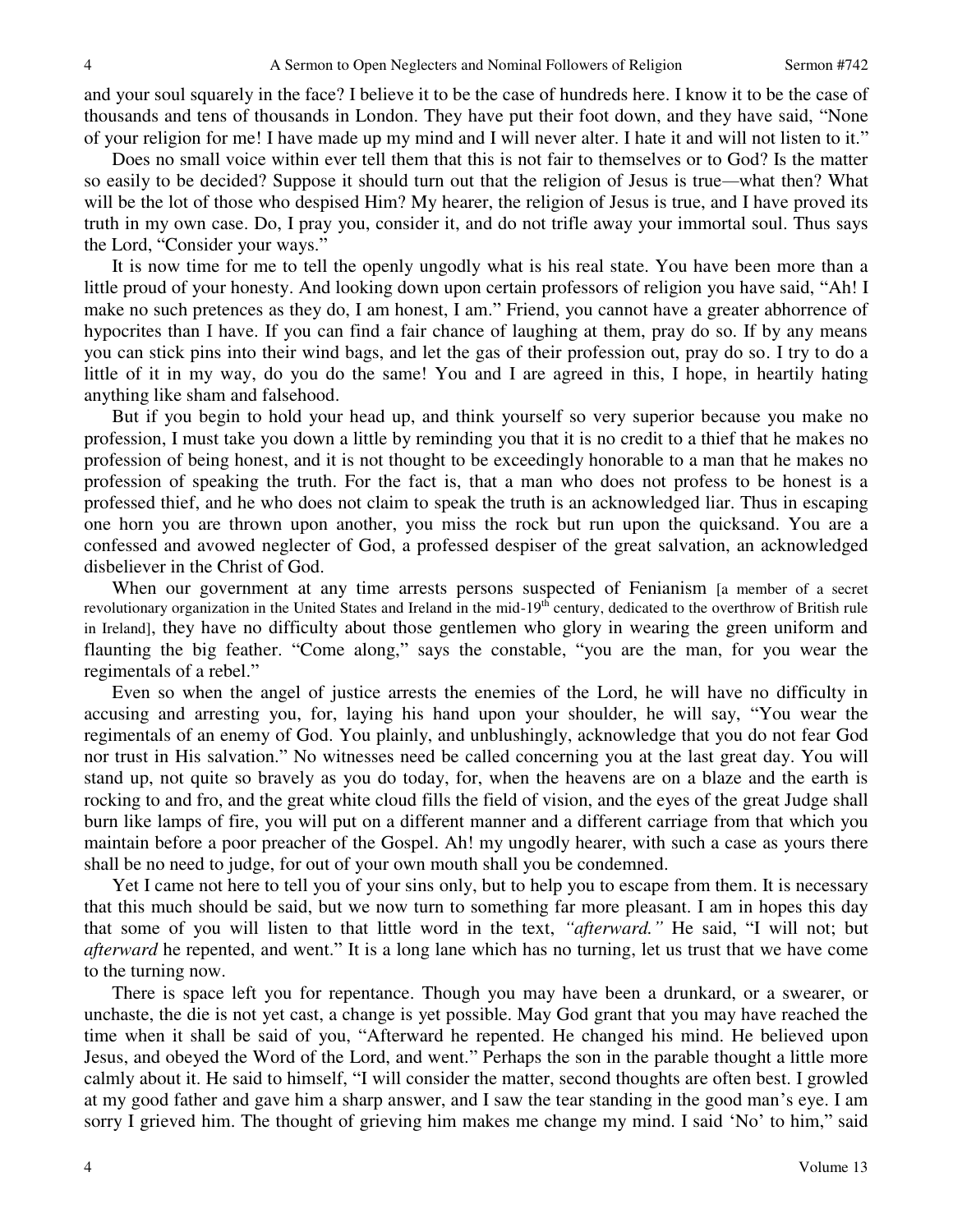he, "but I did not think about it. I forgot that if I go and work in my father's vineyard, I shall be working for myself, for I am his eldest son, and all that he has will belong to me, so that I am very foolish to refuse to work to my own advantage. Ah! now I see my father had my advantage at heart, I will even go as he bade me."

 See, he shoulders his tools, and away he marches to labor with all his might. He said, "I will not," but he repented and went, and it is admitted by all that he did the will of his father. Oh, I hope that many a man and woman now in this Agricultural Hall will this day cry, "I retract what I have said. I will go to my Father, and will say to Him, 'I will do Your bidding. I will not grieve Your love. I will not lose the opportunity of advancing my soul's best interest. I obey the Gospel command."

 I will suppose that I see one such before me, and I will speak to him. Perhaps he said, "I will not," because he really did not understand what religion was. How few after all know what the way of salvation is. Though they go to church, and to chapel, they have not yet learned God's plan of pardoning sinners. Do you know the plan of salvation? Hear it and live by it.

 You have offended God. God must punish sin. It is a fixed law that sin must be punished. How then can God have mercy upon you? Why, only in this way—Jesus Christ came from heaven and He suffered in the room, place, and stead of all who trust Him. Suffered what they ought to have suffered, so that God is just, and yet at the same time He is able to forgive the very chief of sinners through the merits of His dear Son. Your debts, if you are a believer in Him, Christ has paid on your behalf. If you do but come and rest upon Jesus and upon Jesus only, God cannot punish you for your sins, for He punished Jesus for them, and it would not be just of Him to punish Christ and then to punish you, to exact payment first from the Surety and afterwards from the debtor.

 My dear hearer, whoever you may be, whatever your past life may have been, if you will trust Christ, you shall be saved from all your sin in a moment, the whole of your past life shall be blotted out. There shall not remain in God's book so much as a single charge against your soul, for Christ, who died for you, shall take your guilt away and leave you without a blot before the face of God. Read the last verse of my text, and you will see that it was by believing that men entered into the kingdom of God of old, and it is still by believing that men are saved.

"Behold the Lamb of God," said John the Baptist, and if you look to that bleeding Lamb, you shall live. Do you understand this? Is it not simple? Is it not suitable to you? Will you still refuse to obey it? Does not the Holy Spirit prompt you to relent? Do you not even now say, "Is it so simple? I will even trust in Jesus—

> *'Guilty, but with heart relenting, To the Savior's wounds I'll fly.'*

I will come, by God's help, this morning, lest death should come before the sun sets. I will trust Christ to save me. Precious way of salvation! Why should I not be saved?"

 It is possible too, that you may have said, "I will not," because you really thought there was no hope for you. Ah! my friend, let me assure you—and oh! how glad I am to be able to do it—that there is hope for the vilest through the precious blood of Jesus. No man can have gone too far for the long arm of Christ to reach him. Christ delights to save the biggest sinners.

 He said to His apostles, "Preach the Gospel to every creature, but begin"—where?—"begin at Jerusalem. There live the wretches who spat in My face. There live the cruel ones who drove the nails through My hands. Go and preach the Gospel to them first. Tell them that I am able to save, not little sinners merely, but the very chief of sinners. Tell them to trust in Me and they shall live."

 Where are you, you despairing one? I know the devil will try to keep the sound of the Gospel from your ears if he can, and therefore I would "cry aloud and spare not." O you despairing sinners, there is no room for despair this side of the gates of hell. If you have gone through the foulest kennels of iniquity, no stain can stand out against the power of the cleansing blood.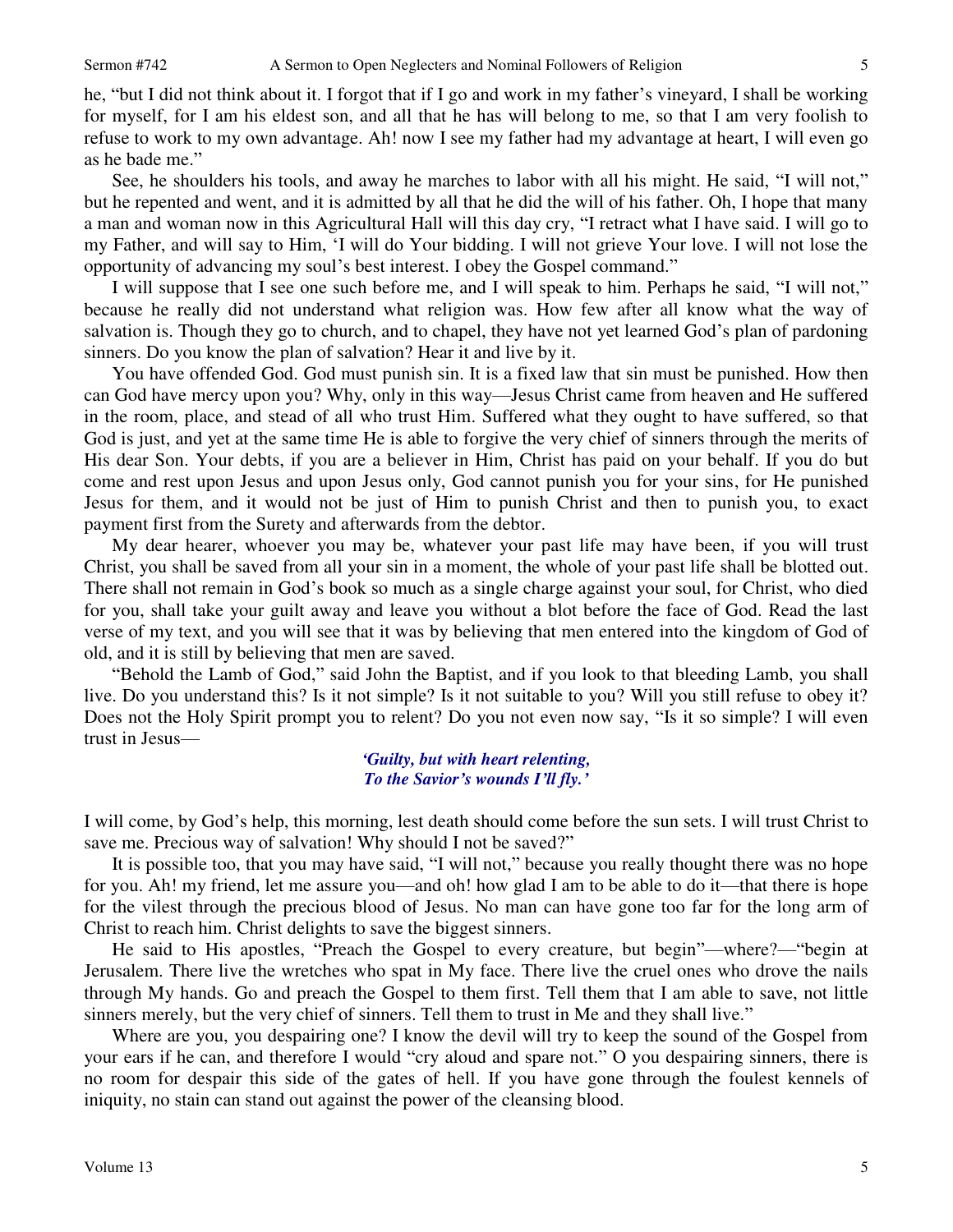*"There is a fountain filled with blood, Drawn from Immanuel's veins, And sinners plunged beneath that flood, Lose ALL their guilty stains."*

Oh, I trust, now that you know there is hope for you, you will say, "I will even come at once, and put my trust in Jesus."

 While I would thus encourage you to repent of your neglect of God, let me invite you to come to Jesus, and press it upon you yet again. Ah! my dear friend, you will soon be dying, and though some wicked men, in their stupid insensibility, die very calmly, and as David said, "They are not in trouble as other men, neither are they plagued like other men, but their strength is firm," yet whether they perceive it or not, it is a dreadful thing to die with unpardoned sin hanging about you.

 What will your guilty soul do when it leaves the body? Think of it a minute. It is a matter worthy of your thought. Some of you, in all probability, will die this week. It is not probable that so many thousands of us will march through a whole week and be found alive at the other end of it. Well then, as we *may* some of us go soon, and all of us *must* go ere long, let us look before us and think a bit.

 Imagine your soul unclothed of the body. You have left the body behind you and your disembodied spirit finds itself in a new world. Oh, it will be a glorious thing if that separated spirit shall see Jesus whom it has loved, and fly at once into His bosom, and drink forever of the crystal fountain of everflowing bliss—but it will be a horrible thing if instead of it, your naked shivering spirit should wake up to find itself friendless, homeless, helpless, hopeless, tormented with remorse, afflicted with despair. What if it should have to cry out forever, "I knew my duty but I did it not, I knew the way of salvation but I would not run in it. I heard the Gospel, but I shut my ears to it. I lived and at length left the world without Christ, and here I am, past hope, no repenting now, no believing now, no escaping now, for mercy and love no longer rule the hour"?

 Have pity on yourself, my hearer. I have pity on you. Oh, if my hand could pluck you from that flame, how cheerfully would I do it! Shall I pity you and will you not pity yourself? Oh, if my pleadings should by God's grace persuade you to trust in Christ this morning, I would plead with you while voice, and lungs, and heart, and life held out! But oh, have pity on yourself! Pity that poor naked spirit which so soon will be quivering with utmost agony, a self-caused agony, an agony from which it will not escape, an agony of which it was warned, but which it chose to endure sooner than give up sin and yield to the scepter of sovereign grace.

I would hope that you are saying, "I do now repent, and by God's grace I will go." If so, let me tell you there are a great many in heaven who once, like you, said, "I will not," but they afterwards repented and are now saved. I will give you one picture.

 Yonder, I see a company of men on horseback, and there is one, the proudest of them all, to whom they act as a guard. They are going to Damascus, that he may take Christians to prison and compel them to blaspheme. Saul of Tarsus is the name of that cruel, murderous persecutor. When Stephen was put to death, God said to this man, Saul, "Go, work in my vineyard," but Saul said plainly, "I will not." And to prove his enmity, he helped put Stephen to death.

 There he is riding in hot haste upon his evil errand, none more set and determined against the Lord. Yet my Lord Jesus can tame the lion, and even make a lamb of him. As Saul rides along, a bright light is seen, brighter than the sun at noonday. He falls from his horse, he lies trembling on the ground, and he hears a voice out of heaven, saying, "Saul, Saul, why do you persecute me?" Lifting up his eyes with astonishment, he sees that he had ignorantly been persecuting the Son of God. What a change that one discovery wrought in him. That voice, "I am Jesus, whom you persecute," broke his hard heart and won him to the cause.

 You know how three days after that, that once proud and bigoted man was baptized upon a profession of the faith of Christ, whom he had just now persecuted! And if you want to see an earnest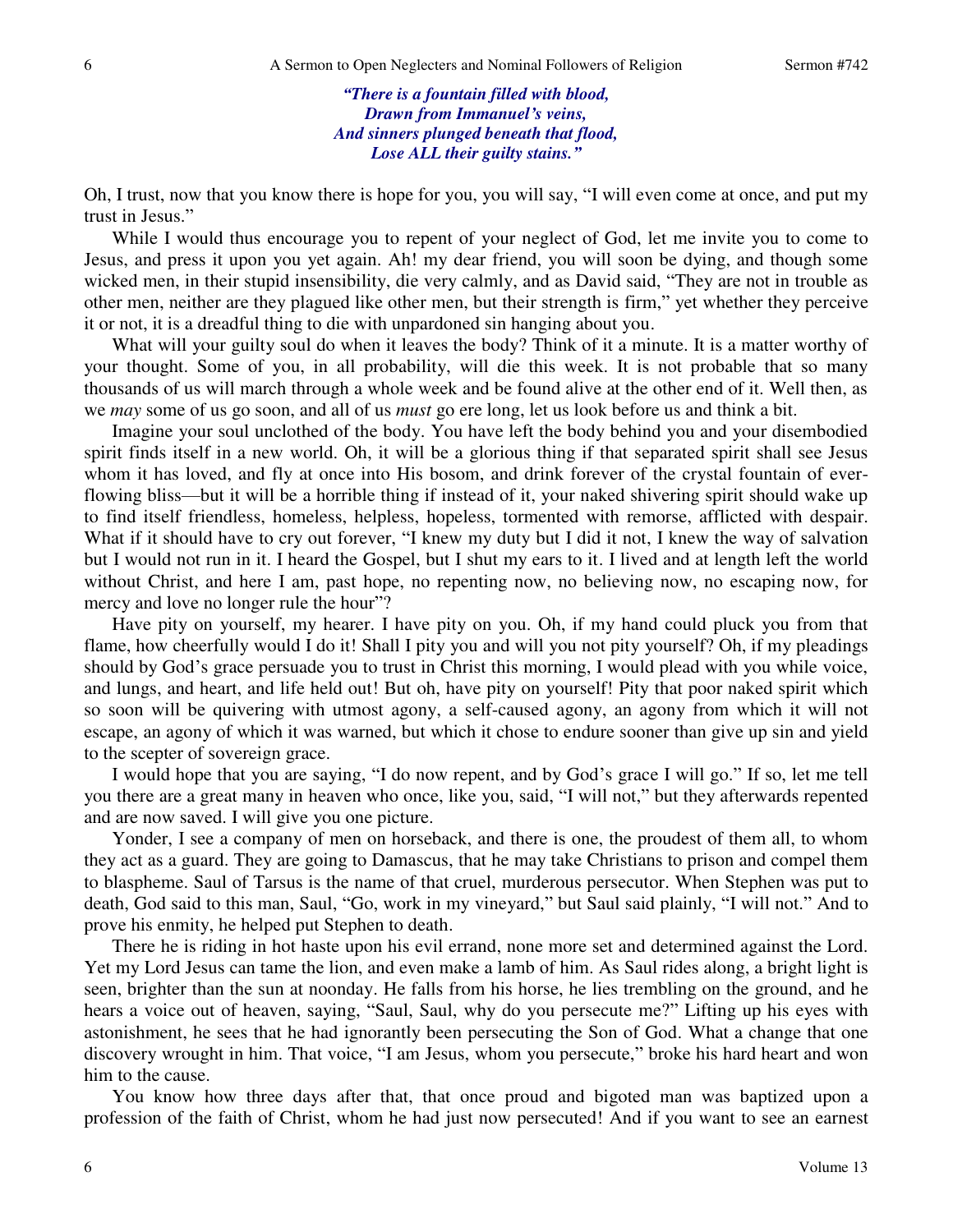preacher, where can you find a better one than the apostle Paul, who, with heart on fire, writes again and again, "God forbid that I should glory, save in the cross of our Lord Jesus Christ"?

 I hope there is a Saul here who is to be struck down this morning. Lord, strike him down! Eternal Spirit, strike him down *now!* You did not know perhaps, that you had been fighting God, but you thought the religion of Jesus to be a foolish dream. You did not know that you had insulted the dying Savior. Now you do know it, may your conscience be affected, and from this day forth may you serve the Lord.

 I must leave this point when I have just said this. If there be one here who after a long refusal, at last relents, and is willing to become a servant of God by faith in Jesus Christ, let me tell him for his encouragement, he shall not be one whit behind those who have been so long making a profession without being true to it, for the text says, "The publicans and the harlots go into the kingdom," but what else? "Go into the kingdom" *before* those who made a profession of serving God, but who were not true to it.

 You great sinners shall have no back seats in heaven! There shall be no outer court for you. You great sinners shall have as much love as the best, as much joy as the brightest of saints. You shall be near to Christ. You shall sit with Him upon His throne. You shall wear the crown. Your fingers shall touch the golden harps. You shall rejoice with the joy which is unspeakable and fall of glory.

 Will you come? Christ forgets your past ill manners, and bids you come today. "Come," says He, "unto me all you that labor and are heavy laden and I will give you rest." Thirty years of sin shall be forgiven, and it shall not take thirty minutes to do it. Fifty, sixty, seventy years of iniquity shall all disappear as the morning's hoar-frost disappears before the sun. Come and trust my Master, hiding in His bleeding wounds.

> *"Raise your downcast eyes, and see What throngs His throne surround! These, though sinners once like thee, Have full salvation found. Yield not then to unbelief. He says, 'There yet is room,' Though of sinners you are chief, Since Jesus calls thee, come."*

 **II.** Bear with me a little time while I speak to the second character, THE DECEPTIVELY SUBMISSIVE, by far the most numerous everywhere in England, probably the most numerous in this assembly.

Oh! you, my own regular hearers, you who have heard my voice these thirteen years—many of you are in this class. You have said to the Great Father, "I go, sir!" but you have not gone. Let me sorrowfully sketch your portraits—you have regularly frequented a place of worship, and you would shudder to waste a single Sunday in an excursion, or in any form of Sabbath breaking.

Outwardly you have said, "I go, sir." When the hymn is given out, you stand up and sing, and yet you do not sing with the heart. When I say, "Let us pray!" you cover your faces, but you do not pray with real prayer. You utter a polite, respectful "I go, sir," but you do not go. You give a notional assent to the Gospel. If I were to mention any doctrine, you would say, "Yes, that is true. I believe that." But your heart does not believe. You do not believe the Gospel in the core of your nature, for if you did, it would have an effect upon you. A man may say, "I believe my house is on fire," but if he goes to bed and falls to sleep, it does not look as if he believed it, for when a man's house is on fire he tries to escape.

 If some of you really believed that there is a hell, and that there is a heaven, as you believe other things, you would act very differently from what you do now. I must add that many of you say, "I go, sir," in a very solemn sense, for when we preach earnestly the tears run down your cheeks, and you go home to your bedrooms, and you pray a little, and everybody thinks that your concern of mind will end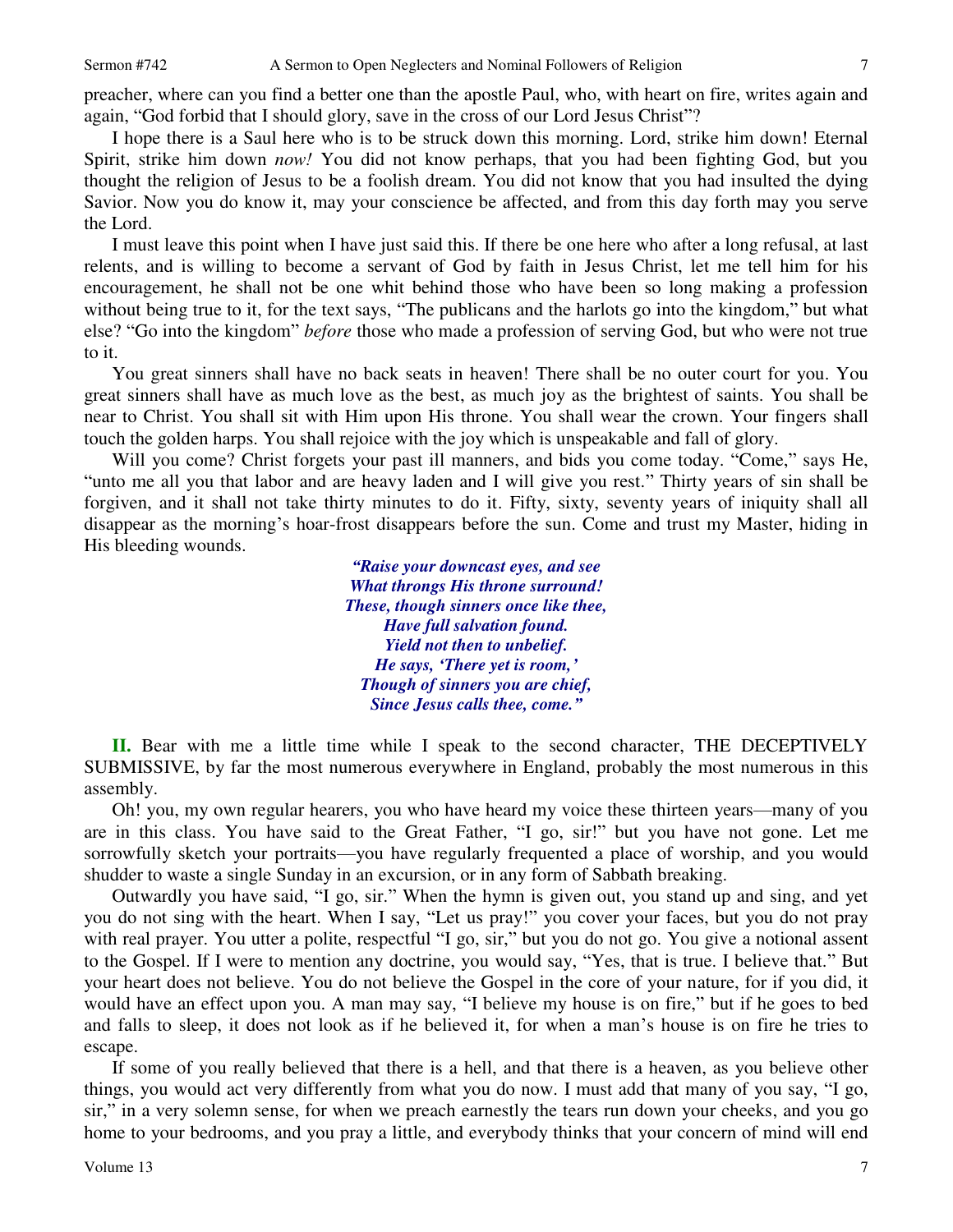in conversion, but your goodness is "like the morning cloud and the early dew." You are like dunghills with snow upon them—while the snow lasts, you look white and fair, but when the snow melts the dunghill remains a dunghill still.

Oh, how many very impressible hearts are like that. You sin, and yet you come to a place of worship, and tremble under the Word. You transgress, and you weep and transgress again. You feel the power of the Gospel after a fashion, and yet you revolt against it more and more. Ah! my friends, I can look some of you in the face and know that I am describing some of your cases to the letter. You have been telling lies to God all these years, by saying, "I go, sir," while you have not gone. You know that to be saved you must believe in Jesus, but you have not believed. You know that you must be born again, but you are still strangers to the new birth. You are as religious as the seats you sit on, but no more. And you are as likely to get to heaven as those seats are, but not one whit more, for you are dead in sin, and death cannot enter heaven.

 O my dear hearers, I lament that ever I should be called to say such a thing as this, and not be more affected by the fact. And wonder of wonders, that you, some of you, know it to be true, and yet do not feel alarmed thereby! It is the easiest thing in the world to impress some of you by a sermon, but I fear, you never will get beyond mere transient impressions. Like the water when lashed, the wound soon heals. You know, and you know, and you know. And you feel, and feel, and feel again, and yet your sins, your self-righteousness, your carelessness, or your willful wickedness cause you, after having said, "I go, sir," to forget the promise and lie unto God.

 Now I spoke very honestly to the other class, and must be equally plain with you. You, too, *criminate yourselves.* There will be no need of witnesses against you. You have admitted that the Gospel is true. You did not quarrel with the doctrine of future punishment or future glory. You attended a place of worship, and you said that God was good and worthy to be served. You confessed that you owed allegiance to Him, and ought to render it. You have even knelt down and in prayer you have said, "Lord, I deserve Your wrath." The great God has only to turn to some of your formal prayers to find quite enough evidence to secure your condemnation. Those morning prayers of yours, those evening prayers—hypocritical every one of them—will be more than sufficient to condemn you from your own mouth. Take heed! Take heed, I pray you, while you are yet in the land of hope.

 All this while, as the thirty-second verse reminds me, while you have remained unsaved, you have seen publicans and harlots saved by the very Gospel which has had no power upon you. Do not you know it, young man? You, I mean, the son of a godly mother? You know that you are not saved, and yet you had a drunken workman in your father's employment, and he has been, these last few years, a sober Christian man, he is saved, and you perhaps have taken to the habits which he has forsaken.

 You know that there have been picked off of the streets poor fallen women who have been brought to know Christ, who are among the sweetest and fairest flowers in Christ's garden now, though they were once castaways. And yet some of you respectable people who never committed any outward vice in your lives, are still unconverted, and still saying to Christ, "I go, sir," but you have not gone. You are still without God! Without Christ! Lost, lost, lost! Yet fairer outward characters could scarcely be found.

 I could gladly weep for you! Oh, beware, beware of being like the apples of Sodom, which are green to look upon, but when crushed, crumble to ashes. Beware of being like John Bunyan's trees that were green outside, but inwardly rotten and only fit to be tinder for the devil's tinderbox. Oh! beware of saying as some of you do, "I go, sir," while you go not.

 I sometimes see sick people who quite alarm and distress me. I say to them, "My dear friend, you are dying. Have you a hope?" There is no answer. "Do you know your lost state?" "Yes, sir." "Christ died for sinners." "Yes, sir." "Faith gives us of His grace." "Yes, sir." They say, "Yes, sir. Yes, sir. Yes, sir. Yes, sir. Yes, sir." I sometimes wish before God they would contradict me, for if they would but have honesty enough to say, "I do not believe a word of it," I should know how to deal with them. Stubborn oaks are leveled by the gale, but those who bend like the willow before every wind, what wind shall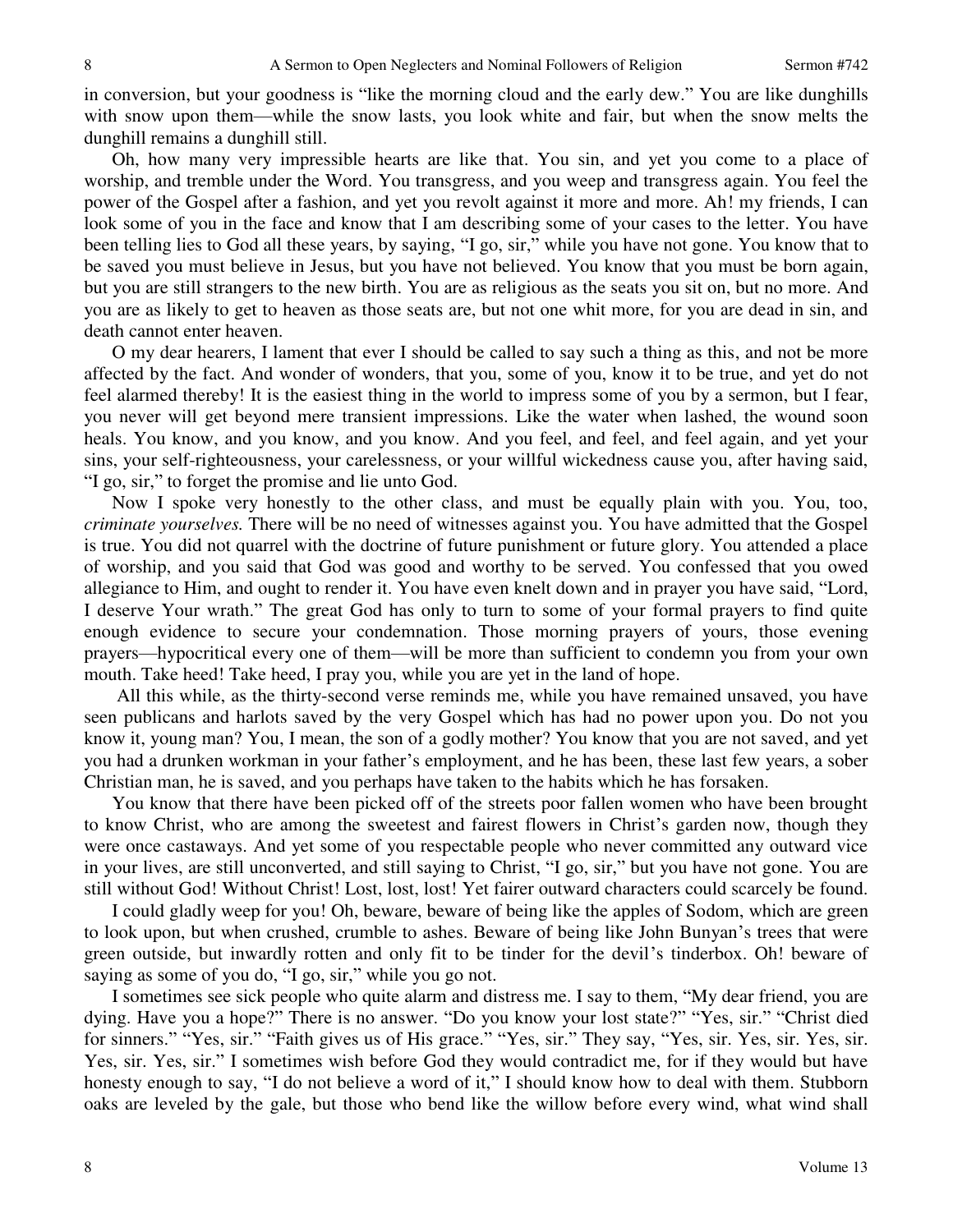break them? O dear brethren, beware of being Gospel-hardened. Or what is the same thing, softened but for a season. Beware of being a promising *hearer* of the Word and nothing more.

 I do not mean to close my discourse by speaking to you in this apparently harsh way, which, harsh as it seems, is full of love to your soul. I have a good word for *you* too. I trust that you, in this Agricultural Hall, will have a change wrought in you by the Holy Ghost, for although these many years you have made false professions before God, there is yet room in His Gospel feast for you.

 Did you notice the text? "The tax publicans and sinners enter into the kingdom of heaven *before you."* Then it is clear you may come after them, because it could not be said they entered *before* you, if you did not come after them. If the Lord shall break your heart, you will be willing to take the Lord Jesus for your all in all in just the same way as a drunkard must, though you have not been a drunkard. You will be willing to rest in the merit of Jesus just as a harlot must, though you have never been such.

 There is room for you, young people, though you have broken your vows, and quenched your convictions. Ay, and you grey-headed people may be brought yet, though you have lived so long in the outward means, and have never given your hearts to Jesus. Oh, come! This twenty-fourth day of March, may the Lord bring you. In this very place may the Lord lead you to say silently, "By the grace of God, I will not be an open pretender any longer. I will give myself up to those dear hands that bled for me, and that dear heart that was pierced for me, and I will this day submit to Jesus' way."

 The fact is, to close the subject, there is, my dear friends, the same Gospel to be preached to one class of men as to every other class. I pray God the day may never come when we shall be found in our preaching talking about working classes, and middle classes, and upper classes. I know no difference between you, you are the same to me when I preach the Gospel, whether you are kings and queens, or crossing sweepers—satin and cotton, broadcloth and fustian, are alike to the Gospel. If you are peers of the realm, we trim not our Gospel to suit you, and if you are the basest of thieves, we do not exclude you from the voice of mercy.

 The Gospel comes to men as sinners, all equally fallen in Adam, equally lost and ruined by sin. I have not one Gospel for Her Majesty the Queen, and another Gospel for the beggar woman. No, there is but one way of salvation, but one foundation, but one propitiation, but one Gospel. Look to the cross of Christ and live. High was the brazen serpent lifted, and all that Moses said was, "Look." Was a prince of the house of Judah bitten, he was told to look. Without looking his lion standard of costly emblazonry could not avail him. Was some poor wretch in the camp bitten, he must look, and the efficacy was the same for him as for the greatest of the host. Look! Look! Look to Jesus. Believe in the Son of God and live! One brazen serpent for all the camp, one Christ for all ranks and conditions of men.

What a blessing would it be if we were all enabled to trust Christ this morning! My brethren, why not? He is worthy of the confidence of all. The Spirit of God is able to work faith in all. O poor sinner, look to Him! Dear hearers, I may never speak to some of you again, and I would therefore be pressing with you. By the hour of death, by the solemnities of eternity, I do implore and beseech you accept the only remedy for sin which even God Himself will ever offer to the dying sons of men, the remedy of a bleeding Substitute, suffering in your room and stead, believed on and accepted in the heart.

 Cast yourself flat upon Christ. The way of salvation is just this—rest alone upon Christ! Depend wholly upon Him. The Negro slave was asked what he did, and he said, "I jest fall down on de rock, and he dat is down on de rock cannot fall no lower." Down on the rock, sinner! Fall down on the rock! The everlasting Rock of Ages! You cannot fall lower than that.

 I will conclude with a well-known illustration. Your condition is like that of a child in a burning house, who, having escaped to the edge of the window, hung on by the windowsill. The flames were pouring out of the window underneath, and the poor lad would soon be burnt, or falling would be dashed to pieces. He therefore held on with the clutch of death. He did not dare to relax his grasp till a strong man stood underneath, and said, "Boy! Drop! Drop! I'll catch you."